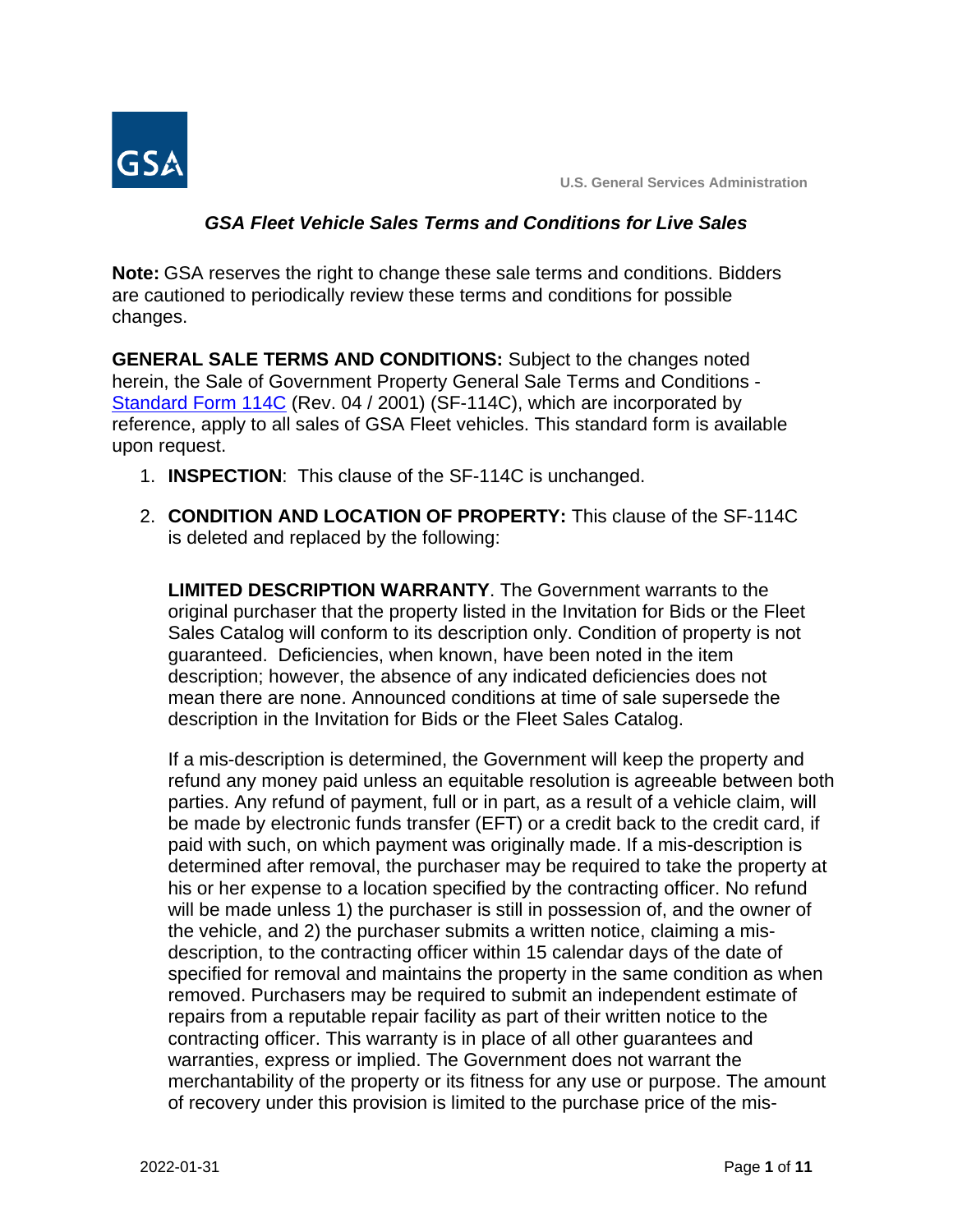

## *GSA Fleet Vehicle Sales Terms and Conditions for Live Sales*

described property. The purchaser is not entitled to any payment for loss of profit or any other monetary damages, including special, direct, indirect, or consequential damages.

- 3. **CONSIDERATION OF BIDS:** This clause of the SF-114C is unchanged.
- 4. **FORMS OF BID DEPOSITS AND PAYMENTS:** This clause of the SF-114C is supplemented with the following:

A valid driver's license or other form of Federal, state or local government issued photo identification information must be presented by all high bidders at time of payment.

Acceptable forms of payment shall include:

- a. Cash
	- i. Cash may not be accepted at all auction locations. Check with the auction facility or the Sales Contracting Officer prior to sale to determine the acceptability of cash as a form of payment.
	- ii. All cash must be in U.S. currency
	- iii. If a cash payment is in excess of \$10,000, it must be filed with the Federal Crimes Enforcement Network in accordance with [31 USC](https://www.gpo.gov/fdsys/pkg/USCODE-2011-title31/pdf/USCODE-2011-title31-subtitleIV-chap53-subchapII-sec5331.pdf)  [§5331](https://www.gpo.gov/fdsys/pkg/USCODE-2011-title31/pdf/USCODE-2011-title31-subtitleIV-chap53-subchapII-sec5331.pdf) and [23 USC §6050i.](https://www.gpo.gov/fdsys/pkg/USCODE-2011-title26/pdf/USCODE-2011-title26-subtitleF-chap61-subchapA-partIII-subpartB-sec6050I.pdf)
- b. Credit card MasterCard, VISA, American Express, or Discover credit cards may be accepted. Credit cards must be backed by a United States financial institution. Acceptance of credit cards is subject to verification and approval by the issuing bank.
	- i. Effective June 1, 2015, the daily limit per individual credit card transaction is \$24,999.99.
	- ii. Any individual credit card transaction greater than \$24,999.99 will be rejected.
	- iii. Any individual transaction amount above \$24,999.99 must be paid by another form of payment.
	- iv. Individual transactions greater than \$24,999.99 may not be split into two or more transactions over one or multiple days if the multiple transactions would cause the total charge to exceed the individual transaction maximum dollar amount of \$24,999.99. Splitting a transaction violates card network and Fiscal Service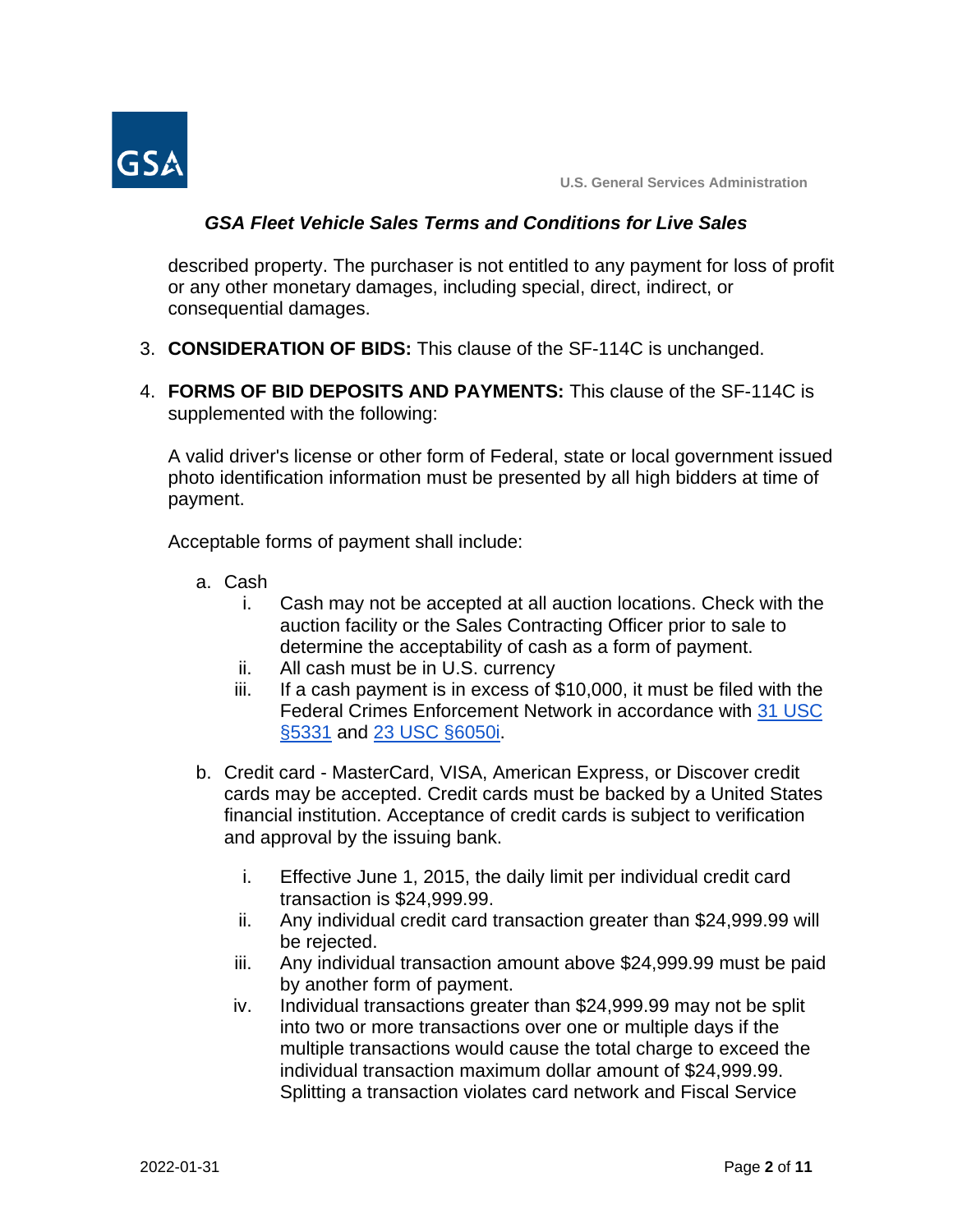

#### *GSA Fleet Vehicle Sales Terms and Conditions for Live Sales*

rules.

- v. For a customer that attempts multiple transactions on the same day with the same credit card, those transactions causing the total charge to exceed the limit of \$24,999.99 will be rejected.
- vi. For more information on this limitation from the U.S Treasury Department visit:<https://tfm.fiscal.treasury.gov/v1/p5/c700.html>
- c. Debit cards Must be backed by a United States financial institution. Debit cards with dollar limitations and/or requiring a PIN number are not acceptable. Debit card transactions have no U.S. Treasury daily transaction limit.
- d. Checks Must be made payable to the auction facility and must be backed by a United States financial institution. The buyer must obtain approval from the auction facility to pay by check prior to bidding. The following type of checks, subject to the conditions noted, may be used with advance approval from the auction facility:
	- i. Cashier's check
	- ii. Credit union cashier's check issued by a Federal or State chartered credit union
	- iii. Traveler's check
	- iv. Checks, properly endorsed by Federal, State, or local government
	- v. Personal or company checks will only be accepted when accompanied by a bank letter guaranteeing payment. This letter must state that the bank will guarantee the check for a specific amount for a minimum of 30 days after the specific sale date at which it is intended to be used, and that it covers the purchase of U.S. Government property only. The letter must be signed by the bank official affirming the guarantee.
- e. Postal or commercial money order Must be made payable to the auction facility.
- f. Purchase Orders State and local governments may present a purchase order to obligate funds for vehicle purchases. The obligation of funds via a purchase order must be pre-approved by the SCO. Payment must be received by GSA within 30 days of the vehicle sale. (See FMR [102.38.350\)](https://www.gsa.gov/policy-regulations/regulations/federal-management-regulation-fmr/i458448#i458836)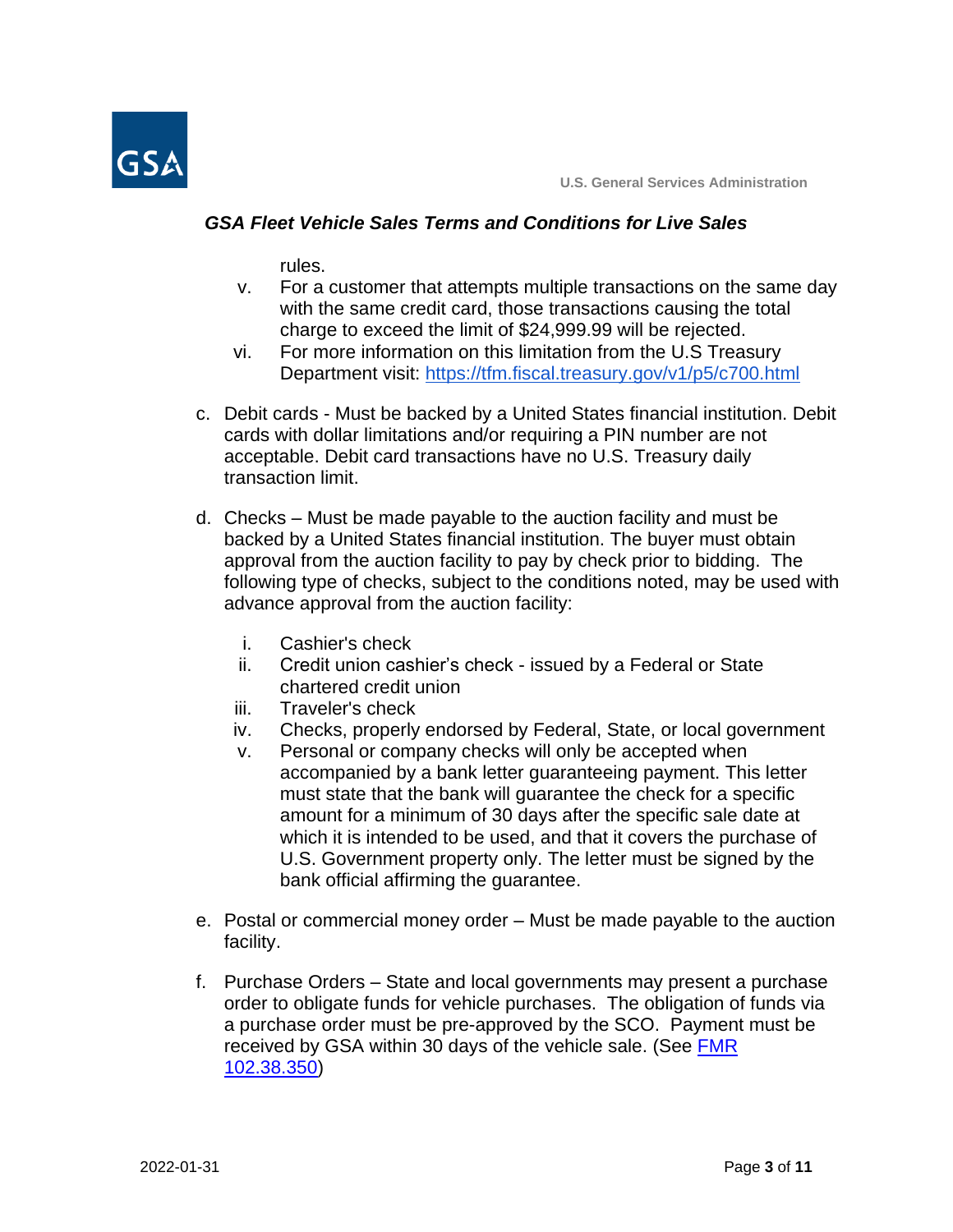

# *GSA Fleet Vehicle Sales Terms and Conditions for Live Sales*

While multiple forms of payment will be accepted to purchase a vehicle, no more than two credit cards may be used to render payment for any one vehicle. In the event the bidder is purchasing for another individual or company and uses a credit card not imprinted with the bidder's name, a power of attorney permitting the use of the credit account will be required. Power of attorney is not required if the purchaser is a licensed dealer and registered as such.

Full payment must be made in accordance with the payment due date listed in the Invitation for Bid or the Fleet Sales catalog for each sale.

- 5. **BID PRICE DETERMINATION:** This clause of the SF-114C is unchanged.
- 6. **PAYMENT:** This clause of the SF-114C is unchanged.
- 7. **TITLE:** This clause of the SF-114C is supplemented with the following:

A United States Government Certificate to Obtain Title to a Vehicle, Standard Form 97-1 (SF-97-1) and a purchaser's receipt will be issued to the buyer of each motor vehicle sold. The SF-97-1 is not a motor vehicle registration. It is evidence of title only and is to be used by the purchaser to obtain a proper state motor vehicle registration. The SF-97-1 in no way serves as a waiver for payment of motor vehicle registration fees, nor county or State taxes assessed on the vehicle, subsequent to its purchase. The SF-97-1 is accepted in all 50 states and U.S. territories. The Government makes no claims as to the acceptance of this standard form outside of these areas.

The SF-97-1 can only be made out to the individual purchasing the vehicle. There are times when buyers require/request a duplicate copy of the SF-97-1. Any request for a duplicate SF-97-1 must be made in writing to the Contracting Officer of record. Please be advised there may be a fee associated with this request.

SALVAGE VEHICLES: A branded SF-97-1 will be issued for vehicles sold as salvage or scrap. This brand may indicate that the vehicle is sold as "salvage," "salvage - Not to be titled for highway use," or that the vehicle is sold as "salvage - parts only". A subsequent SF-97-1 will not be issued regardless of repairs made.

8. **DELIVERY, LOADING, AND REMOVAL OF PROPERTY:** This clause of the SF-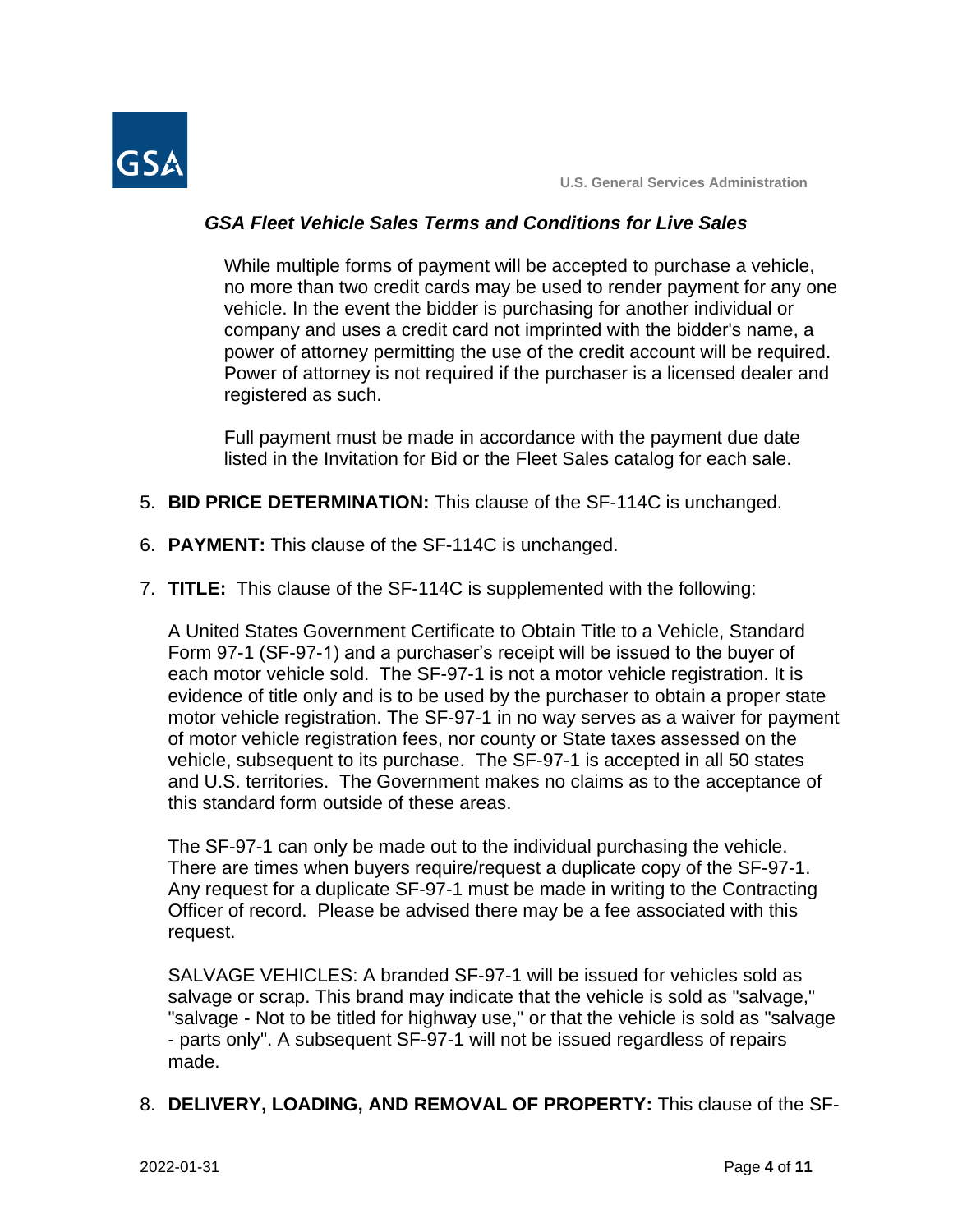



# *GSA Fleet Vehicle Sales Terms and Conditions for Live Sales*

114C supplemented with the following:

# **The Government does not provide nor arrange for the transportation of vehicles purchased at auction.**

A valid driver's license or other accepted form of Federal, state, or local government issued photo identification will be required to remove property from the sale premises. A copy of the identification will be maintained for up to 90 days and will then be destroyed. For vehicles purchased from an auction location, a valid gate pass issued by the auction is required. For vehicles purchased online via concurrent live broadcast, the credit card used to make payment must be displayed at time of removal. If said credit card is not available at the time of removal, a notarized letter from the credit card holder must be provided in order to remove the property. The notarized letter must include, at a minimum, the purchaser's name, the purchaser's address, the name of the individual or transport company authorized to remove the property, a copy of the purchaser's valid driver's license or other accepted form of Federal, state, or local government issued photo identification, and a copy of the credit card used to make the purchase. The removal of property may be delayed until the identity of the removing agent can be verified with the buyer. The individual removing the property must also provide a valid driver's license or other form of Federal, state, or local government issued photo identification.

Property must be removed by with the removal date listed in the Invitation for Bid or the Fleet Sales catalog for each sale. Buyers may make arrangements with the auction house to store vehicles at the auction facility for additional time, but this agreement is between the buyer and the auction facility, and the buyer assumes all risk of damages and costs associated with storage.

Access to some Federal facilities is now impacted by the Real ID Act. If using a driver's license or other Federal, state, or local government issued photo identification, it will need to comply with the requirements of the Real ID Act. Refer to www.dhs.gov/real-id-public-faqs for more information on the Real ID Act. Individuals with non-compliant identifications may present alternative forms of federal and local government issued photo identification - such as a U.S. Passport - accepted by the agency. Some agencies may have additional processes to accommodate individuals lacking the prescribed identification documents.

9. **DEFAULT:** This clause of the SF-114C is deleted and replaced with the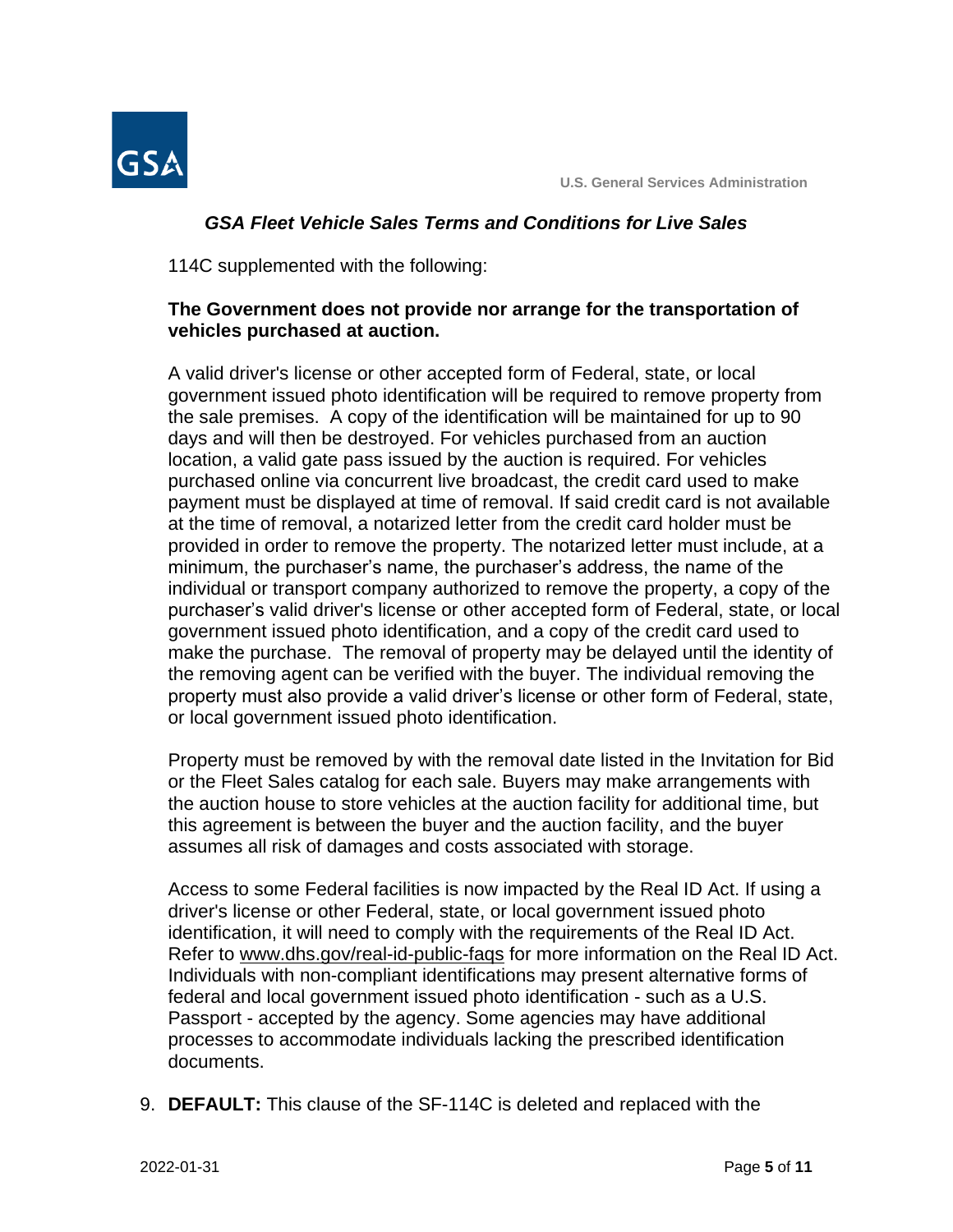

#### *GSA Fleet Vehicle Sales Terms and Conditions for Live Sales*

following:

All items awarded to you as the high bidder are contractually yours and must be paid for and removed within the time period specified under the special terms and conditions for each sale. Failure to do so could result in termination for the contract and the bidder may also be subject to paying liquidated damages. It is the responsibility of the bidder to be cognizant of which vehicle they are bidding on. Bidding on the incorrect vehicle does not constitute grounds to be released from the award of that vehicle.

The purchaser agrees that in the event he or she fails to pay for the property or remove the same within the prescribed period of time, the government at its election and upon notice of default shall be entitled to retain (or collect) as liquidated damages a sum equal to:

| <b>Award Amount</b>  | Liquidated Damages Fee Equal To |
|----------------------|---------------------------------|
| Less than \$875.00   | <b>Award Amount</b>             |
| \$875.00 and greater | \$875.00                        |

In the event the purchaser fails to pay for or remove the vehicle as specified in these terms and conditions, the following action applies: Purchaser will automatically be placed in default. Upon being put in default, the purchaser shall lose all right, title, and interest which he/she might otherwise have acquired in and to such property as to which a default has occurred.

In the event the purchaser is placed in default, the Government shall be entitled to retain (or collect) as liquidated damages, the sum as denoted above. In the event multiple lots were purchased, this default amount will apply to EACH and EVERY lot for which a default has been recorded. **GSA does not grant extensions of time for payment and removal.**

Purchasers in default are not eligible to bid on future sales until all defaults are cured. See Provision #23 - Eligibility of Bidders.

10.**SETOFF OF REFUNDS:** This clause of the SF-114C is unchanged.

11.**INTEREST:** This clause of the SF-114C is unchanged.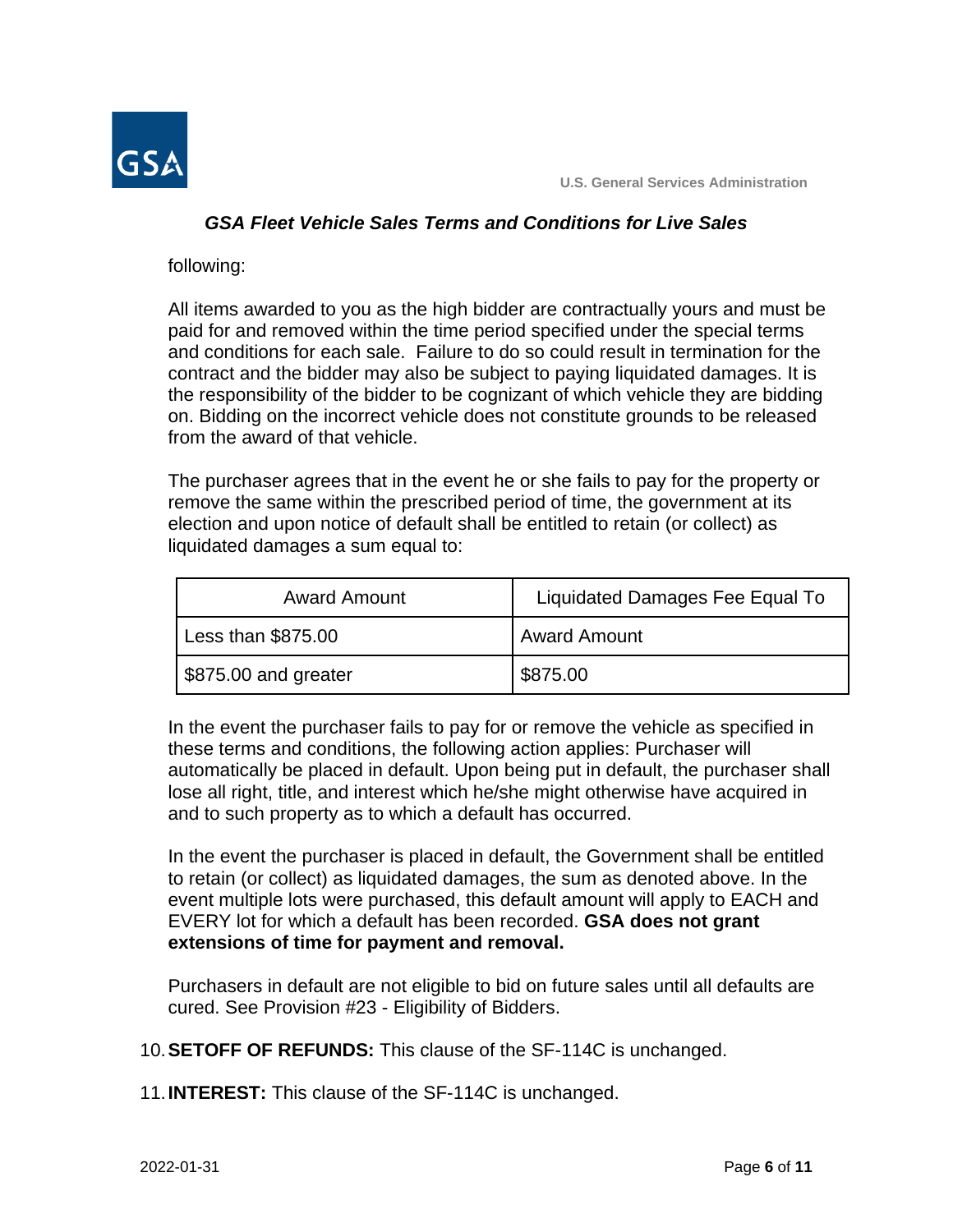

#### *GSA Fleet Vehicle Sales Terms and Conditions for Live Sales*

- 12.**ADJUSTMENT FOR VARIATION IN QUANTITY OR WEIGHT:** This clause of the SF-114C is unchanged.
- 13.**WEIGHING, SWITCHING, AND SPOTTING:** This clause of the SF-114C is unchanged.
- 14.**RISK OF LOSS:** This clause of the SF-114C is unchanged.
- 15.**LIMITATION ON GOVERNMENT LIABILITY:** This clause of the SF-114C is unchanged.
- 16.**ORAL STATEMENTS AND MODIFICATIONS:** This clause of the SF-114C is unchanged.
- 17.**COVENANT AGAINST CONTINGENT FEES:** This clause of the SF-114C is unchanged.
- 18.**OFFICIALS NOT TO BENEFIT:** This clause of the SF-114C is unchanged.
- 19.**CERTIFICATE OF INDEPENDENT PRICE DETERMINATION:** This clause of the SF-114C is unchanged.
- 20.**ASSIGNMENTS OF CONTRACTS:** This clause of the SF-114C is unchanged.
- 21.**CLAIMS LIABILITY:** This clause of the SF-114C is unchanged.
- 22.**WITHDRAWAL OF PROPERTY AFTER AWARD**: This clause of the SF-114C is unchanged.
- 23.**ELIGIBILITY OF BIDDERS**: This clause of the SF-114C supplemented with the following:

Contractors and subcontractors (including members of their immediate household) that are involved with the administration of this sale are also prohibited from purchasing, either directly or indirectly, any government property being sold. Further, the bidder warrants, by accepting these sale terms and conditions and submitting a bid, that he/she is not delinquent in paying for previous purchases of Federal personal property and any related charges. Indebted bidders will be ineligible for contract awards. Bidders will not be able to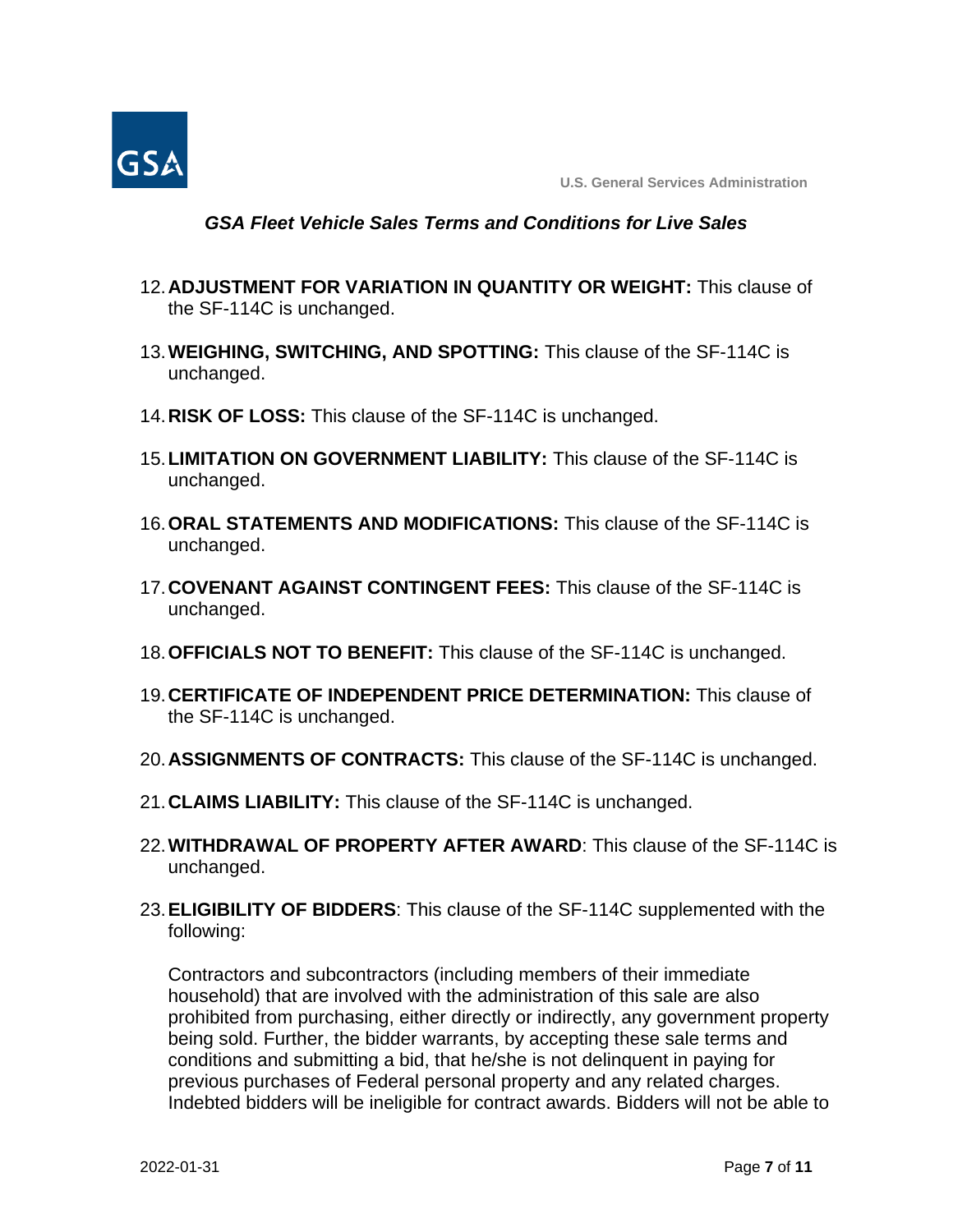

## *GSA Fleet Vehicle Sales Terms and Conditions for Live Sales*

bid on items offered until all debts have been cleared. This sale is open to the public. Bidders must attend the sale either in person or via concurrent live broadcast in order to bid. Bidders must be registered for the GSA sale and sign to agree to the terms and conditions of the sale in order to bid.

# 24.**REQUIREMENTS TO COMPLY WITH APPLICABLE LAWS AND**

**REGULATIONS:** This clause of the SF-114C is supplemented with the following:

The buyer of property from the U.S. Government purchased through a contracted Auction House may be subject to state and/or local use tax. The U.S. Government is not responsible for collection of state and/or local use taxes. Sales and/or use tax officials are permitted to examine records of Federal personal property sales to determine tax liability. Sales tax, where applicable, will be collected by the GSA Fleet contracted auction house, or the Department of Motor Vehicles when/where the vehicle is being registered. **It is the purchaser's responsibility to determine applicability.**

25.**DEFINITIONS:** This clause of the SF-114C is amended to include the following:

**Concurrent Live Broadcast -** a simultaneous transmission of a live auction via the internet

**PRIVACY ACT NOTICE:** The Privacy Act Notice contained in the SF-114C is supplemented with the following:

SOCIAL SECURITY NUMBER OR TAX IDENTIFICATION NUMBER: In accordance with Public Law No.104-134, Section 31001, the Debt Collection Improvement Act of 1996: a Social Security Number (SSN) or company Tax Identification Number (TIN) must be provided by anyone conducting business with the Federal Government, from which a debt to the Government may arise. Bids will not be considered for award from anyone not providing this information. Non-U.S. citizens must provide passport or VISA information in lieu of a SSN or TIN. (Note: absence of a SSN or TIN may result in the rejection of any claim(s)) Individuals purchasing a vehicle for another person or company must furnish the information stated above and have a letter showing Power of Attorney from that person or company authorizing the buyer to purchase Federal Surplus Property on their behalf. Power of attorney is not required if the purchaser is a licensed dealer and registered as such,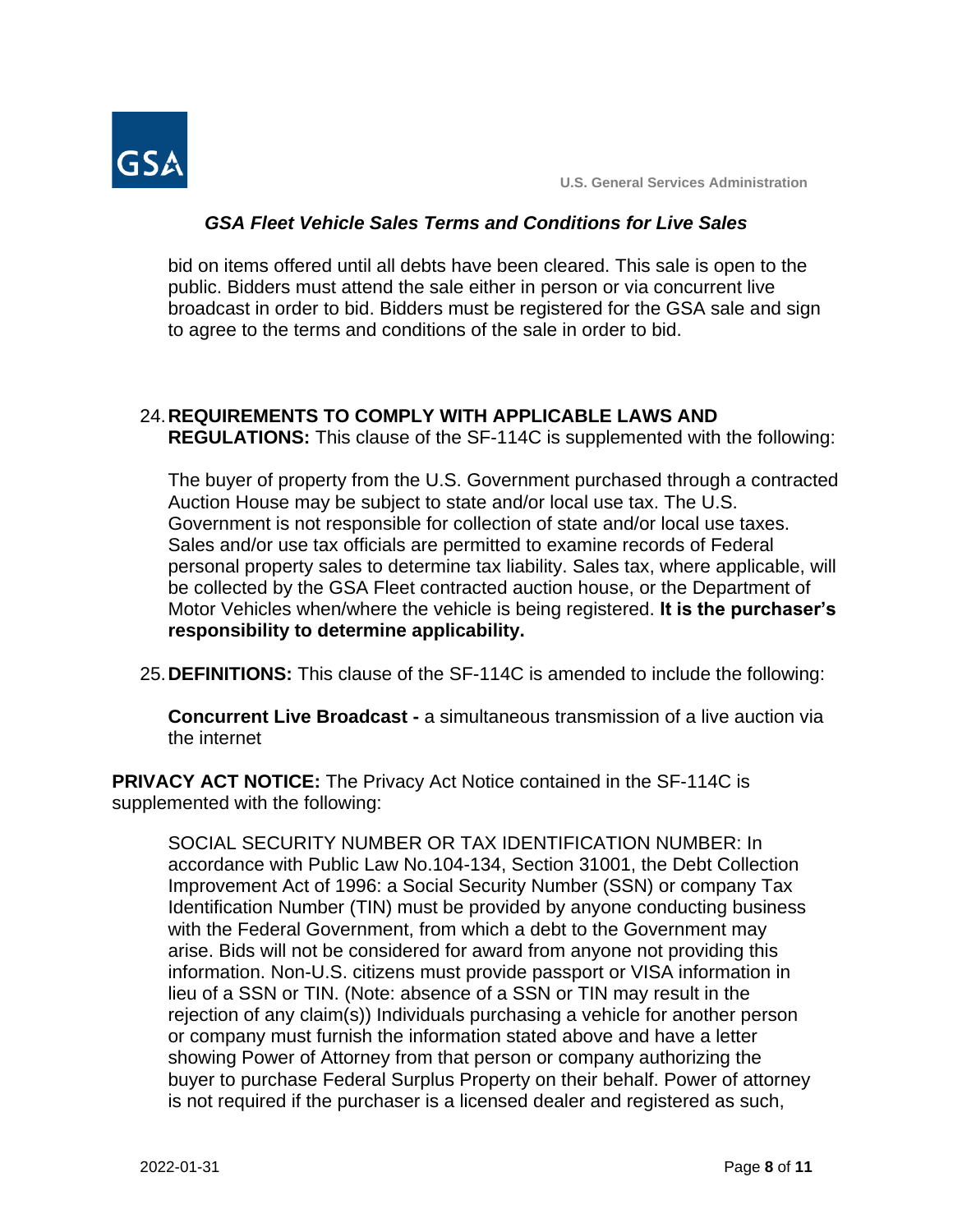

# *GSA Fleet Vehicle Sales Terms and Conditions for Live Sales*

although the requirement to provide a TIN remains.

**SALE OF GOVERNMENT PROPERTY SPECIAL SEALED BID CONDITIONS:** These terms and conditions do not apply to the sale of GSA Fleet vehicles.

**SALE OF GOVERNMENT PROPERTY SPECIAL SEALED BID – TERM CONDITIONS:** These terms and conditions do not apply to the sale of GSA Fleet vehicles.

**SPECIAL SPOT BID CONDITIONS SALE OF GOVERNMENT PROPERTY:** These terms and conditions do not apply to the sale of GSA Fleet vehicles.

**SALE OF GOVERNMENT PROPERTY SPECIAL AUCTION CONDITIONS:** The special auction terms and conditions included in the SF-114C apply to all GSA Fleet vehicle sales. This section of the SF-114C is amended to supplement it with the following additional terms and conditions:

- 1. **HIGH BIDDERS:** High bidders will be required to acknowledge and sign bid cards/block tickets immediately after an item is awarded and prior to removal. If this requirement is not accomplished, the item may be re-offered. THE GOVERNMENT HAS THE RIGHT TO REJECT ANY BID.
- 2. **DISPUTES/CLAIMS:** Any contract resulting from this offering is subject to the Contract Disputes Act of 1978, [\(41 U.S.C. 7101-7109\)](https://www.gpo.gov/fdsys/pkg/USCODE-2011-title41/pdf/USCODE-2011-title41-subtitleIII.pdf) [Public Law 95-563](http://uscode.house.gov/statutes/pl/95/563.pdf) as amended to include the Administrative Dispute Resolution Act (enacted Nov. 15, 1990 [\(Pub. L. 101-552\)](https://www.gpo.gov/fdsys/pkg/STATUTE-104/pdf/STATUTE-104-Pg2736.pdf)). The current disputes clause is hereby incorporated by reference. Except as provided in the Act, all disputes arising under or relating to the sale shall be resolved under this clause. As used herein, "claim" means a written demand or assertion by one or more parties seeking, as a legal right, the payment of money, adjustment or interpretation of contract terms, or other relief arising under or relating to the contract. A claim must be reduced to writing and submitted to the assigned Sales Contracting Officer for decision. Any claim for mis-description must be submitted to the contracting officer within 15 calendar days of the date of specified for removal as stated in provision 2 above. A claim by the purchaser against the Government shall be subject to a decision by the Sales Contracting Officer. Copies of the clause are available upon request from the GSA Sales Office conducting this sale.
- 3. **REVOCATION OF AWARD:** The bidder (offeror) warrants that they are not delinquent in the payment of any debt due the United States Government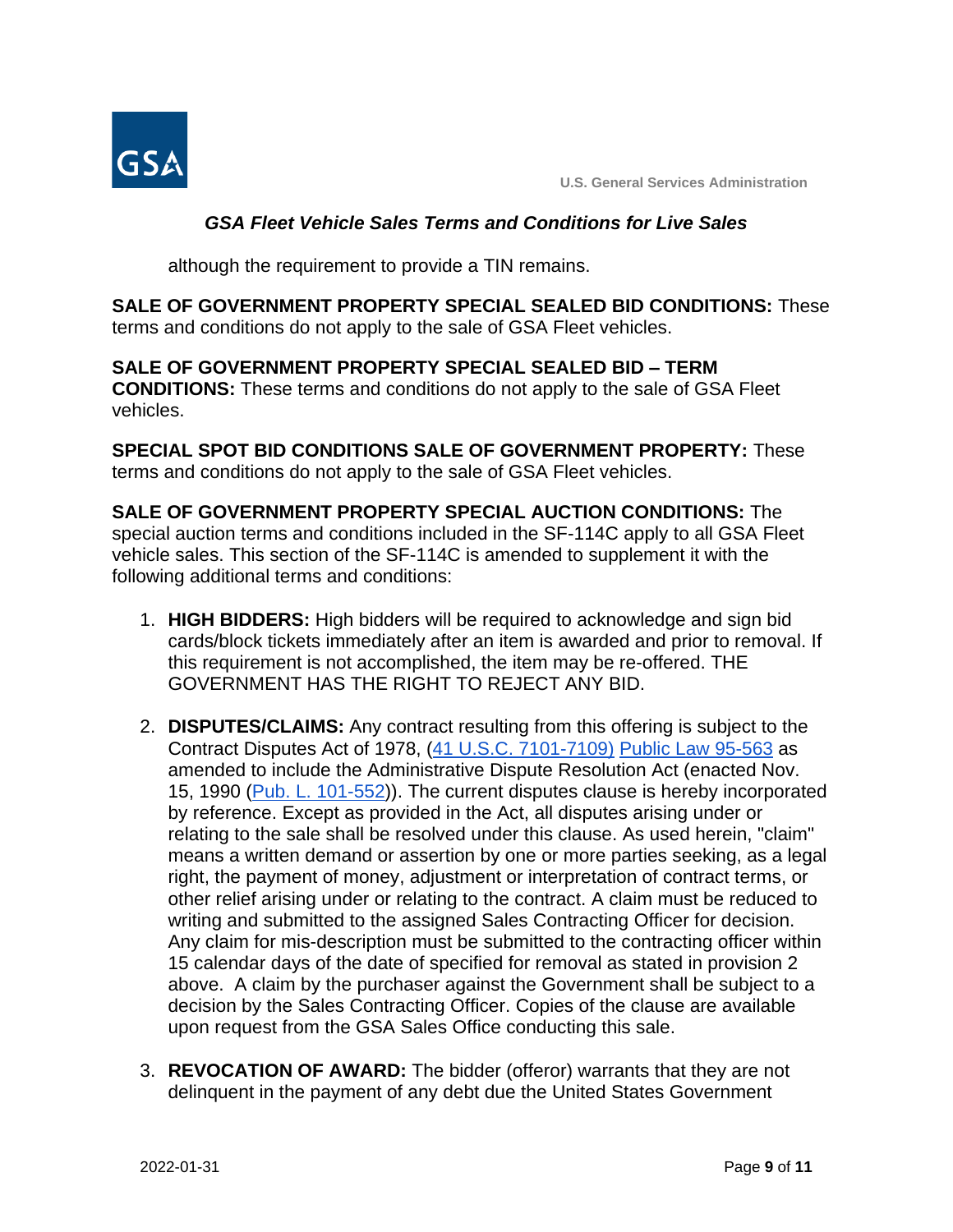

## *GSA Fleet Vehicle Sales Terms and Conditions for Live Sales*

resulting from prior purchase of surplus personal property. In the event the Government determines after award that the bidder has breached warranty, the Government shall have the right to annul the contract without liability.

- 4. **EXCHANGE SALE**: This property is being offered in accordance with the exchange/sale provisions of Section 201(a) of the Federal Property and Administrative Services Act of 1949 Stat. 384 as amended (40 U.S.C. 503).
- 5. **BUYER RESPONSIBILITIES**: The buyer of any vehicle from GSA is responsible for adhering to any Environmental Protection Agency (EPA) or National Highway Traffic Safety Administration (NHTSA) requirements. Additionally, buyers are responsible for having air pollution control devices inspected and or installed and obtaining a certificate of compliance from the appropriate state registration official. Accordingly, the Auction House (in accordance with applicable state laws) may have the vehicle inspected prior to obtaining title and collect the fee associated with the certificate of compliance at the time of payment.
- 6. **RECALLS:** Vehicles with known open recalls have been identified, but additional outstanding recalls may be possible. Potential buyers should contact the National Highway Traffic Safety Administration at [http://www.nhtsa.gov](http://www.nhtsa.gov/) for more information on recall campaigns. Buyers should contact a manufacturer's dealership in their local area that services that brand of vehicle to address any outstanding recalls, or to verify that all recalls that have been addressed are completed.
- 7. **TELEMATICS DEVICES**: Vehicles being sold may have telematics devices installed in the OBD-II (or similar) port. All telematics service subscriptions have been cancelled. Telematics devices have had any memory erased and the devices have been rendered permanently non-operational.
- 8. **CONCURRENT LIVE BROADCAST BIDDING SYSTEMS:** Concurrent live broadcast bidding may be offered as a courtesy. Neither GSA nor the Auction Contractor guarantee functionality, compatibility, or availability of concurrent live broadcast bidding systems. Registration with the auction facility prior to sale is required. The requirements and process for registration for concurrent live broadcast bidding may vary by auction location. Bidders are cautioned to test system operability prior to bidding.